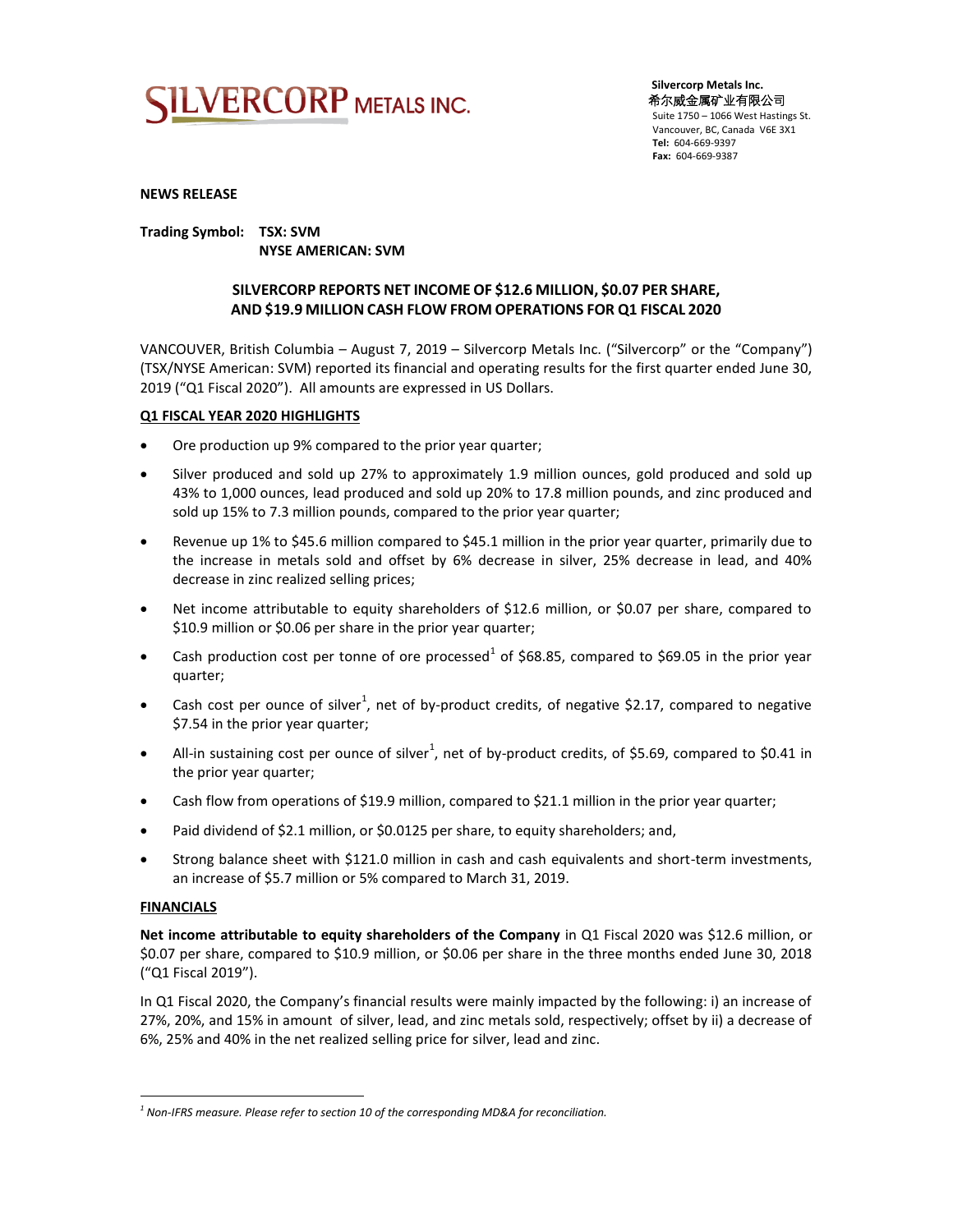**Sales** in Q1 Fiscal 2020 were \$45.6 million, up 1% compared to \$45.1 million in the prior year quarter. Silver, gold and base metal sales represented \$23.6 million, \$1.1 million, and \$20.9 million, respectively, compared to silver, gold and base metals sales of \$19.8 million, \$0.7 million, and \$24.6 million, respectively, in the prior year quarter. The increase of volume of metals sold resulted in an increase of approximately \$8.9 million in revenue, while the decrease of net realized selling prices resulted in a decrease of approximately \$8.4 million in revenue in the current quarter.

**Cost of sales** in Q1 Fiscal 2020 was \$25.1 million compared to \$20.3 million in Q1 Fiscal 2019. The cost of sales included \$18.0 million cash production costs (Q1 Fiscal 2019 - \$14.3 million), \$1.3 million mineral resources tax (Q1 Fiscal 2019 - \$1.2 million), and \$5.9 million depreciation and amortization charges (Q1 Fiscal 2019 - \$4.7 million). The increases in cash production costs and depreciation and amortization expensed were mainly due to more metals sold. The increase in mineral resources tax was associated with the increase in revenue.

**Gross profit margin** in Q1 Fiscal 2020 of 45%, compared to 55% in Q1 Fiscal 2019. Ying Mining District's gross profit margin was 48% compared to 59% in the prior year quarter, while GC Mine's gross profit margin was 31% compared to 39% in the prior year quarter. The decrease of gross margin was mainly due to the decrease in metal prices.

**General and administrative expenses** in Q1 Fiscal 2020 were \$4.5 million, compared to \$4.5 million in Q1 Fiscal 2019.

**Income tax recovery** in Q1 Fiscal 2020 was \$0.5 million compared to an income tax expense of \$6.5 million in Q1 Fiscal 2019. In Q1 Fiscal 2020, the Company recorded current income tax expenses of \$1.8 million (Q1 Fiscal 2019 – \$5.9 million), and a deferred income tax recovery of \$2.2 million (Q1 Fiscal 2019 – expense of \$0.5 million). The deferred income tax recovery was mainly related to the tax benefit recognized arising from the disposal of the XHP Project.

**Cash flows provided by operating activities** in Q1 Fiscal 2020 were \$19.9 million, slightly lower than the \$21.1 million in Q1 Fiscal 2019.

The Company ended the quarter with \$121.0 million in cash and cash equivalents and short-term investments, an increase of \$5.7 million or 5% compared to \$115.3 million as at March 31, 2019.

Working capital as at June 30, 2019 was \$110.8 million, an increase of \$13.8 million or 14%, compared to \$96.9 million working capital as at March 31, 2019.

### **OPERATIONS AND DEVELOPMENT**

In Q1 Fiscal 2020, on a consolidated basis, the Company mined 257,392 tonnes of ore, an increase of 9% compared to 236,697 tonnes in Q1 Fiscal 2019. The increase in ore mined was mainly due to an increase of 13% or 19,854 tonnes of ore mined at the Ying Mining District. Correspondingly, ore milled also increased by 9% to 259,542 tonnes, compared to 237,740 tonnes in Q1 Fiscal 2019.

In Q1 Fiscal 2020, the Company sold 1.9 million ounces of silver, 1,000 ounces of gold, 17.8 million pounds of lead, and 7.3 million pounds of zinc, up 27%, 43%, 20%, and 15%, respectively, compared to 1.5 million ounces of silver, 700 ounces of gold, 14.9 million pounds of lead, and 6.3 million pounds of zinc in Q1 Fiscal 2019. As at June 30, 2019, the Company had inventories of 4,247 tonnes of silver-lead concentrate and 285 tonnes of zinc concentrate, compared to 3,248 tonnes of silver-lead concentrate and 368 tonnes of zinc concentrate as at March 31, 2019.

In Q1 Fiscal 2020, the consolidated total mining and cash mining costs were \$77.40 and \$55.45 per tonne, up 4% and 2% compared to \$74.39 and \$54.47 per tonne, respectively in Q1 Fiscal 2019. The increase in cash mining costs was mainly due to i) an overall 3% increase in the mining contractors' rate when twoyear term mining contracts renewed at the Ying Mining District in the current quarter, and ii) more ore mined using resuing mining method at the GC Mine. The consolidated total milling and cash milling costs in Q1 Fiscal 2020 were \$12.49 and \$10.63 per tonne, down by 12% and 9% compared to \$14.16 and \$11.73 per tonne, respectively, in Q1 Fiscal 2019.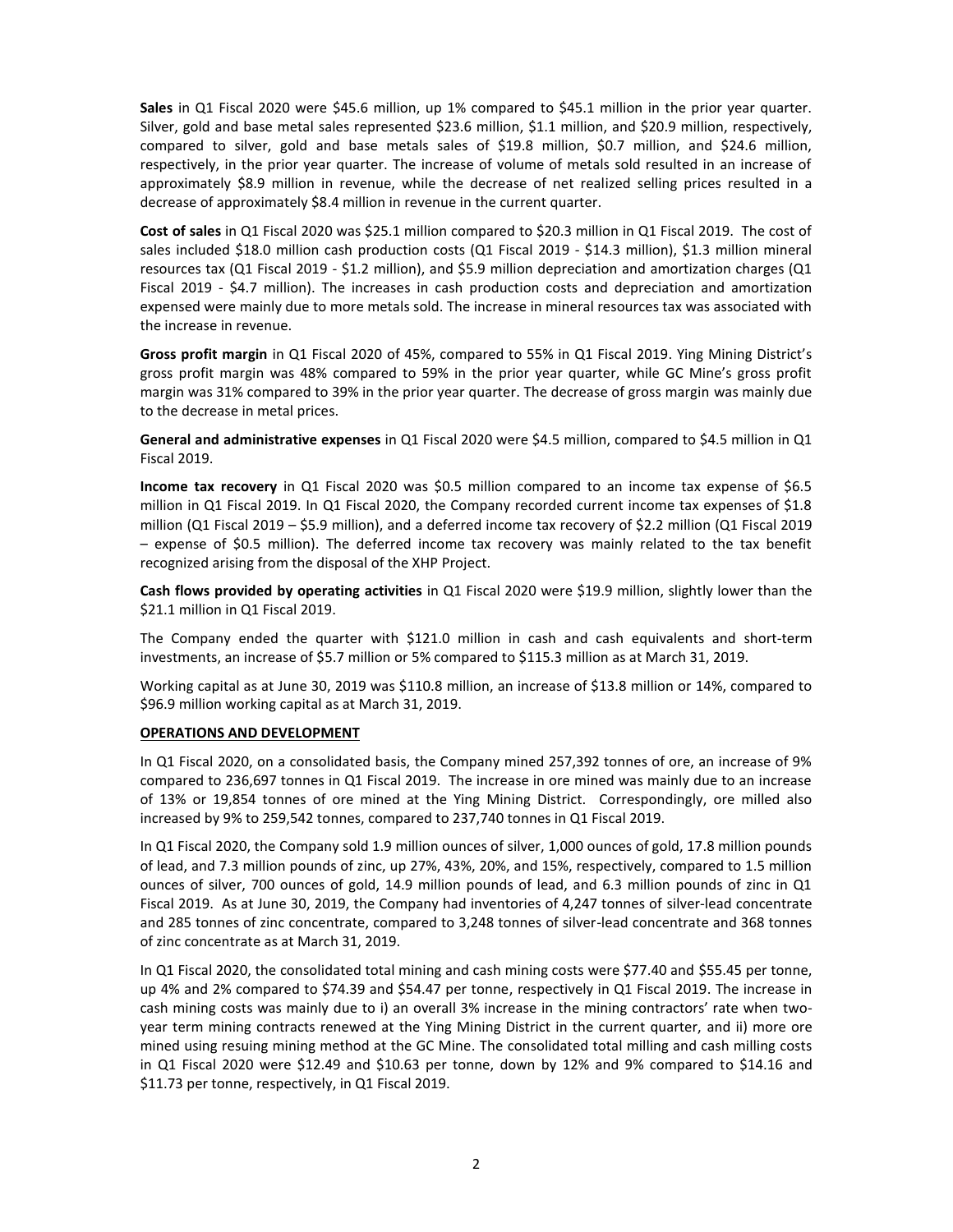Correspondingly, the consolidated cash production cost per tonne of ore processed in Q1 Fiscal 2020 was \$68.85, a slight decrease compared to \$69.05 in the prior year quarter, and below the Company's Fiscal 2020 annual guidance of \$\$71.80.

In Q1 Fiscal 2020, the consolidated cash cost per ounce of silver, net of by-product credits, was negative \$2.17, compared to negative \$7.54, in the prior year quarter. The increase in cash cost per ounce of silver, net of by-product credits, was mainly due to a decrease of \$5.42 per ounce of silver in by-product credits resulting from lower by-product metal prices and more volume of silver sold. The consolidated allin sustaining cost per ounce of silver, net of by-product credits, was \$5.69 compared to \$0.41 in Q1 Fiscal 2019. The increase was mainly due to i) the increase of cash cost per ounce of silver, net of by-product credits as discussed above, and ii) a \$3.0 million increase in sustaining capital expenditures.

In Q1 Fiscal 2020, on a consolidated basis, approximately 31,618 metres or \$0.9 million worth of diamond drilling (Q1 Fiscal 2019 – 34,848 metres or \$1.0 million) and 12,656 metres or \$3.1 million worth of preparation tunnelling (Q1 Fiscal 2019 – 10,782 metres or \$3.2 million) were completed and expensed as mining preparation costs. In addition, approximately 21,392 metres or \$7.4 million worth of horizontal tunnels, raises, ramps and declines (Q1 Fiscal 2019 – 17,466 metres or \$6.5 million) were completed and capitalized.

| <b>Ying Mining District</b>                      | Q1 2020       | Q4 2019        | Q3 2019           | Q2 2019            | Q1 2019       |
|--------------------------------------------------|---------------|----------------|-------------------|--------------------|---------------|
|                                                  | June 30, 2019 | March 31, 2019 | December 31, 2018 | September 30, 2018 | June 30, 2018 |
| Ore Mined (tonne)                                | 176,584       | 111,032        | 174,152           | 180,662            | 156,730       |
| Ore Milled (tonne)                               | 177,681       | 107,039        | 184,684           | 172,200            | 155,929       |
| <b>Head Grades</b>                               |               |                |                   |                    |               |
| Silver (gram/tonne)                              | 330           | 324            | 296               | 308                | 323           |
| Lead (%)                                         | 4.6           | 4.5            | 4.1               | 4.6                | 4.5           |
| Zinc (%)                                         | 0.9           | 0.9            | 0.8               | 0.9                | 1.1           |
| <b>Recoveries</b>                                |               |                |                   |                    |               |
| Silver (%)                                       | 95.8          | 95.5           | 95.6              | 96.1               | 96.0          |
| Lead (%)                                         | 95.9          | 96.1           | 95.2              | 95.6               | 96.3          |
| Zinc (%)                                         | 58.3          | 63.7           | 50.2              | 51.2               | 54.5          |
| <b>Metal Sales</b>                               |               |                |                   |                    |               |
| Silver (in thousands of ounce)                   | 1,662         | 1,141          | 1,545             | 1,765              | 1,313         |
| Gold (in thousands of ounce)                     | 1.0           | 0.7            | 1.1               | 1.0                | 0.7           |
| Lead (in thousands of pound)                     | 14,835        | 10,310         | 15,156            | 17,359             | 13,313        |
| Zinc (in thousands of pound)                     | 2,090         | 2,464          | 381               | 1,648              | 2,133         |
| Cash mining costs (\$ per tonne)                 | 63.05         | 65.24          | 63.04             | 58.65              | 63.49         |
| Shipping costs (\$ per tonne)                    | 4.04          | 3.97           | 4.27              | 4.26               | 4.31          |
| Cash milling costs (\$ per tonne)                | 9.15          | 12.57          | 10.49             | 8.54               | 10.30         |
| Cash production costs (\$ per tonne)             | 76.24         | 81.78          | 77.80             | 71.45              | 78.10         |
| All-in sustaining production costs (\$/tonne)    | 129.14        | 141.63         | 135.47            | 108.75             | 121.87        |
| Cash costs per ounce of silver (\$)              | (1.44)        | (3.02)         | (1.74)            | (2.80)             | (6.25)        |
| All-in sustaining costs per ounce of silver (\$) | 4.82          | 3.28           | 5.80              | 1.52               | (0.28)        |

### **1. Ying Mining District, Henan Province, China**

In Q1 Fiscal 2020, the total ore mined at the Ying Mining District was 176,584 tonnes, up 13% compared to 156,730 tonnes mined in the prior year quarter. Ore milled was 177,681 tonnes, up 14% compared to 155,929 tonnes in Q1 Fiscal 2019.

Head grades were 330 grams per ton ("g/t") for silver, 4.6% for lead, and 0.9% for zinc, compared to 323 g/t for silver, 4.5% for lead, and 1.1% for zinc in the prior year quarter. The Company continues to achieve improvements in dilution control using its "Enterprise Blog" to assist and manage daily operations.

In Q1 Fiscal 2020, the Ying Mining District sold approximately 1.7 million ounces of silver, 14.8 million pounds of lead, and 2.1 million pounds of zinc, compared to 1.3 million ounces of silver, 13.3 million pounds of lead, and 2.1 million pounds of zinc in the prior year quarter. As at June 30, 2019, Ying Mining District had inventories of 4,208 tonnes of silver-lead concentrate and 200 tonnes of zinc concentrate, compared to 3,150 tonnes of silver-lead concentrate and 250 tonnes of zinc concentrate as at March 31, 2019.

Total and cash mining costs per tonne at the Ying Mining District in Q1 Fiscal 2020 were \$91.47 and \$63.05 per tonne, respectively, compared to \$89.57 and \$63.49 per tonne in the prior year quarter. The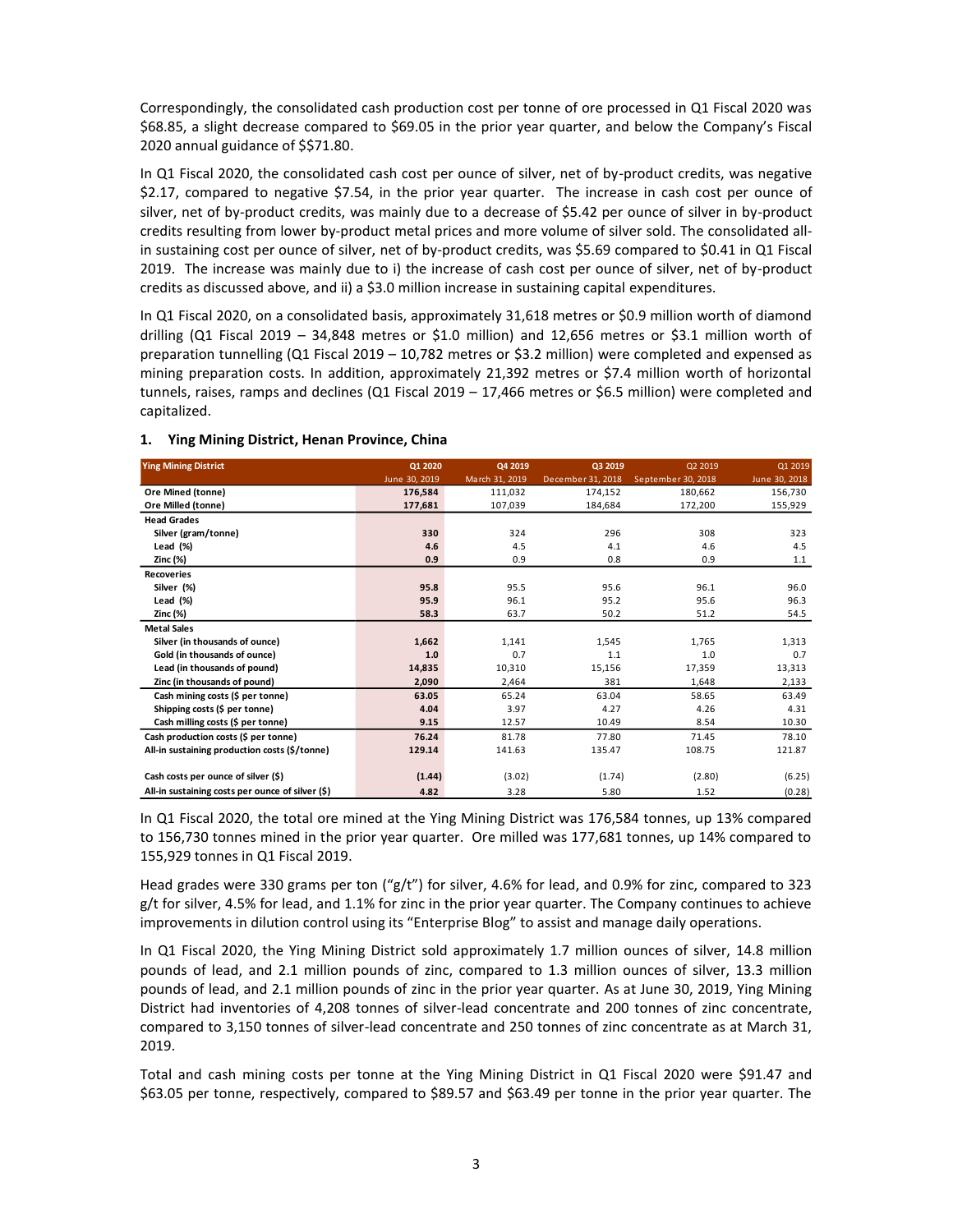decrease in the per tonne cash mining cost was mainly due to i) lower per tonne fixed costs allocation resulting from the increase in ore mined, offset by ii) an overall 3% increase in mining contractors' rate when the two-year term mining contracts were renewed in the current quarter.

Total and cash milling costs per tonne at the Ying Mining District in Q1 Fiscal 2020 were \$10.93 and \$9.15, compared to \$12.60 and \$10.30 in Q1 Fiscal 2019. The decrease of per tonne milling costs was mainly due to lower per tonne fixed costs allocation resulting from the increase in ore milled.

Correspondingly, the cash production cost per tonne of ore processed in Q1 Fiscal 2020 at the Ying Mining District was \$76.24, compared to \$78.10 in the prior year quarter.

Cash cost per ounce of silver, net of by-product credits, in Q1 Fiscal 2020 at the Ying Mining District, was negative \$1.44 compared to negative \$6.25 in the prior year quarter. The increase was mainly due to a decrease of \$4.53 per ounce of silver in by-product credits resulting from the decrease in metal prices and more silver sold. All-in sustaining cost per ounce of silver, net of by-product credits, in Q1 Fiscal 2020 at the Ying Mining District was \$4.82 compared to negative \$0.28 in the prior year quarter. The increase was mainly due to higher cash cost per ounce of silver, net of by-product credits and an increase of \$2.5 million in sustaining capital expenditures.

In Q1 Fiscal 2020, approximately 23,648 metres or \$0.6 million worth of diamond drilling (Q1 Fiscal 2019 – 26,849 metres or \$0.6 million) and 6,395 metres or \$1.7 million worth of preparation tunnelling (Q1 Fiscal 2019 – 5,541 metres or \$1.6 million) were completed and expensed as mining preparation costs at the Ying Mining District. In addition, approximately 20,895 metres or \$7.1 million worth of horizontal tunnels, raises, ramps and declines (Q1 Fiscal 2019 – 16,928 metres or \$6.0 million) were completed and capitalized.

| <b>GC Mine</b>                                  | Q1 2020       | Q4 2019           | Q3 2019 | Q2 2019                              | Q1 2019       |
|-------------------------------------------------|---------------|-------------------|---------|--------------------------------------|---------------|
|                                                 | June 30, 2019 | December 31, 2018 |         | December 31, 2018 September 30, 2018 | June 30, 2018 |
| Ore Mined (tonne)                               | 80,808        | 50,368            | 86,126  | 67,757                               | 79,967        |
| Ore Milled (tonne)                              | 81,861        | 52,865            | 86,792  | 67,528                               | 81,811        |
| <b>Head Grades</b>                              |               |                   |         |                                      |               |
| Silver (gram/tonne)                             | 95            | 101               | 84      | 78                                   | 87            |
| Lead $(\%)$                                     | 1.9           | 1.8               | 1.6     | 1.4                                  | 1.3           |
| Zinc (%)                                        | 3.4           | 3.3               | 3.1     | 2.8                                  | 2.9           |
| <b>Recovery Rates</b>                           |               |                   |         |                                      |               |
| Silver (%)                                      | 76.8          | 81.3              | 80.5    | 76.7                                 | 75.3          |
| Lead $(\%)$                                     | 88.7          | 91.5              | 916.0   | 91.2                                 | 87.1          |
| Zinc (%)                                        | 85.7          | 85.7              | 85.5    | 83.3                                 | 84.8          |
| <b>Metal Sales</b>                              |               |                   |         |                                      |               |
| Silver (in thousands of ounce)                  | 193           | 173               | 167     | 136                                  | 150           |
| Lead (in thousands of pound)                    | 3,007         | 2,360             | 2,644   | 2,063                                | 1,583         |
| Zinc (in thousands of pound)                    | 5,244         | 4,874             | 3,730   | 3,240                                | 4,244         |
| Cash mining cost (\$ per tonne)                 | 38.83         | 40.58             | 34.17   | 41.25                                | 36.78         |
| Cash milling cost (\$ per tonne)                | 13.85         | 18.52             | 14.08   | 11.45                                | 14.46         |
| Cash production cost (\$ per tonne)             | 52.68         | 59.10             | 48.25   | 52.70                                | 51.24         |
| All-in sustaining production costs (\$/tonne)   | 67.33         | 72.11             | 56.88   | 67.58                                | 61.91         |
|                                                 |               |                   |         |                                      |               |
| Cash cost per ounce of silver (\$)              | (8.38)        | (10.23)           | (12.32) | (10.81)                              | (18.81)       |
| All-in sustaining cost per ounce of silver (\$) | (0.96)        | (4.97)            | (6.54)  | (2.03)                               | (11.36)       |

### **2. GC Mine, Guangdong Province, China**

In Q1 Fiscal 2020, the total ore mined at the GC Mine was 80,808 tonnes compared to 79,967 tonnes in the prior year quarter. Ore milled was 81,861 tonnes compared to 81,811 tonnes in the prior year quarter.

Average head grades of ore processed at the GC Mine were 95 g/t for silver, 1.9% for lead, and 3.4% for zinc, compared to 87 g/t for silver, 1.3% for lead, and 2.9% for zinc in the prior year quarter. Recovery rates of ore processed were 76.8% for silver, 88.7% for lead, and 85.7% for zinc, compared to 75.3% for silver, 87.1% for lead, and 84.8% for zinc in Q1 Fiscal 2019.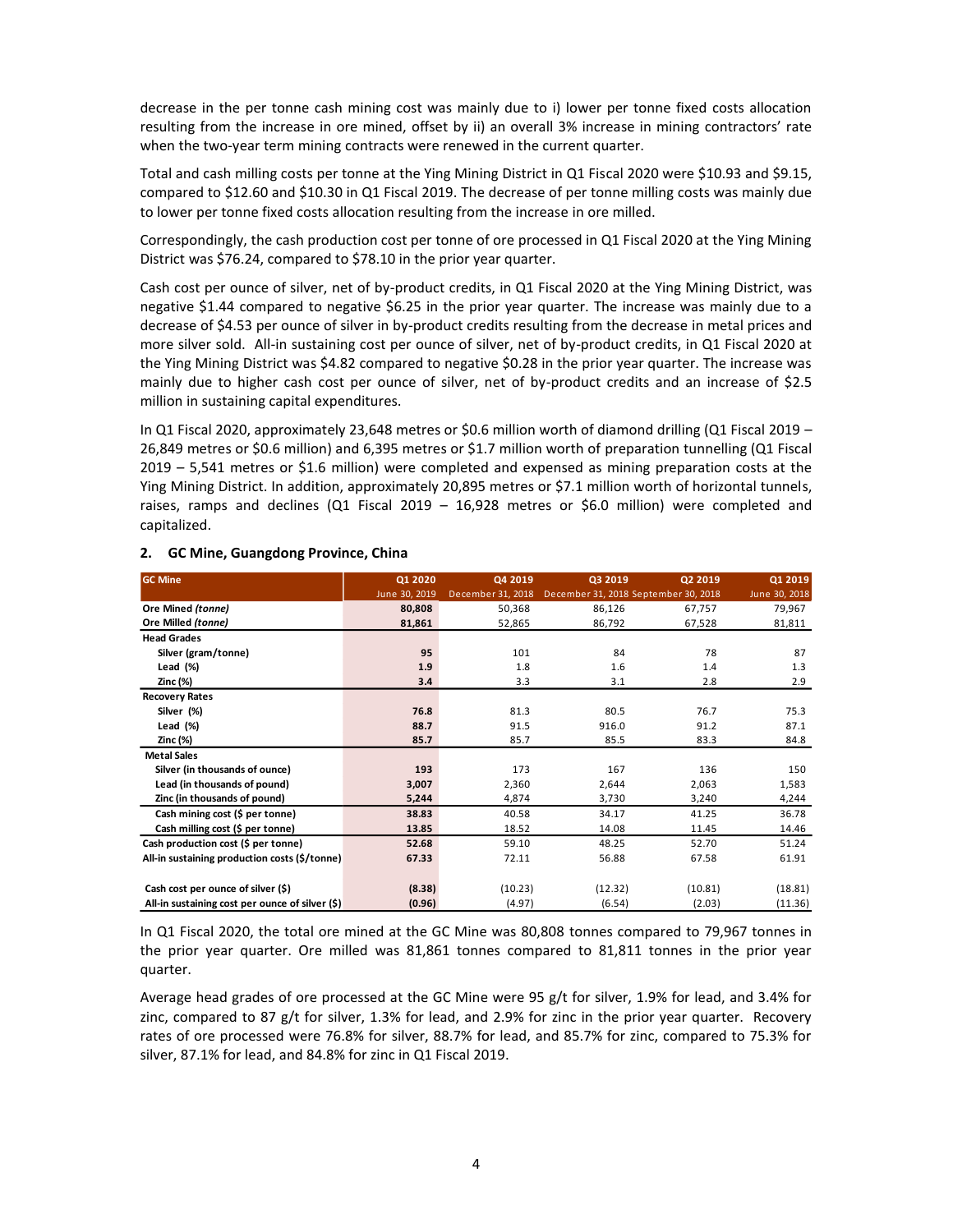In Q1 Fiscal 2020, GC Mine sold approximately 193,000 ounces of silver, 3.0 million pounds of lead, and 5.2 million pounds of zinc, compared to 150,000 thousand ounces of silver, 1.6 million pounds of lead, and 4.2 million pounds of zinc in the prior year quarter.

Total and cash mining costs per tonne at the GC Mine in Q1 Fiscal 2020 were \$46.64 and \$38.83 per tonne, an increase of 5% and 6% respectively, compared to \$44.62 and \$36.78 per tonne, respectively, in Q1 Fiscal 2019. The increase in the cash mining cost was mainly due to an increase of \$2.63 per tonne in mining contractors' cost resulting from more ore mined using re-suing mining method. Total and cash milling cost per tonne at the GC Mine in Q1 Fiscal 2020 were \$15.88 and \$13.85, a decrease of 7% and 4%, respectively, compared to \$17.14 and \$14.46, respectively, in Q1 Fiscal 2019.

Correspondingly, the cash production cost per tonne of ore processed in Q1 Fiscal 2020 at the GC Mine was \$52.68, an increase of 3% compared to \$51.24 in the prior year quarter.

Cash cost per ounce of silver, net of by-product credits, at the GC Mine, was negative \$8.38 compared to negative \$18.81 in the prior year quarter. The increase was mainly due to a decrease of \$13.61 per ounce of silver in by-product credits resulting from the decrease in metal prices and more silver sold. All-in sustaining cost per ounce of silver, net of by-product credits, in Q1 Fiscal 2020 at the GC Mine was negative \$0.96 compared to negative \$11.36 in the prior year quarter. The increase was mainly due to the increase in the cash cost per ounce of silver, net of by-product credits, as discussed above.

In Q1 Fiscal 2020, approximately 7,970 metres or \$0.3 million worth of underground diamond drilling (Q1 Fiscal 2019 – 7,999 metres or \$0.4 million) and 6,261 metres or \$1.4 million worth of tunnelling (Q1 Fiscal 2019 – 5,241 metres or \$1.6 million) were completed and expensed as mining preparation costs at the GC Mine. In addition, approximately 497 metres or \$0.3 million worth of horizontal tunnels, raises, ramps and declines (Q1 Fiscal 2019 – 538 metres or \$0.5 million) were completed and capitalized.

### **3. XHP Project, Henan Province, China**

In April 2019, Henan Found, the Company's 77.5% owned subsidiary, entered into a share transfer agreement (the "Agreement") with an arm's-length private Chinese company to dispose of the XHP Project. Pursuant to the Agreement, Henan Found sold its 100% equity interest in SX Gold, the holding company of the XHP Project, for \$7.3 million (RMB ¥50 million), and forgave the amount of \$1.1 million (RMB ¥7.5 million ) SX Gold owes to Henan Found. The transaction was completed and a gain of \$1.5 million was recognized in Q1 Fiscal 2020.

Mr. Guoliang Ma, P.Geo., Manager of Exploration and Resources of the Company, is the Qualified Person as defined by National Instrument 43-101 – Standards of Disclosure for Mineral Projects ("NI 43-101") and has reviewed and given consent to the technical information contained in this news release.

*This earnings release should be read in conjunction with the Company's Management Discussion & Analysis, Financial Statements and Notes to Financial Statements for the corresponding period, which have been posted on SEDAR under the Company's profile at www.sedar.com and are also available on the Company's website at www.silvercorp.ca.* 

### **About Silvercorp**

Silvercorp is a profitable Canadian mining company producing silver, lead and zinc metals in concentrates from mines in China. The Company's goal is to continuously create healthy returns to shareholders through efficient management, organic growth and the acquisition of profitable projects. Silvercorp balances profitability, social and environmental relationships, employees' wellbeing, and sustainable development. For more information, please visit our website a[t www.silvercorp.ca.](http://www.silvercorp.ca/)

### **For further information**

Silvercorp Metals Inc. Lon Shaver Vice President Phone: (604) 669-9397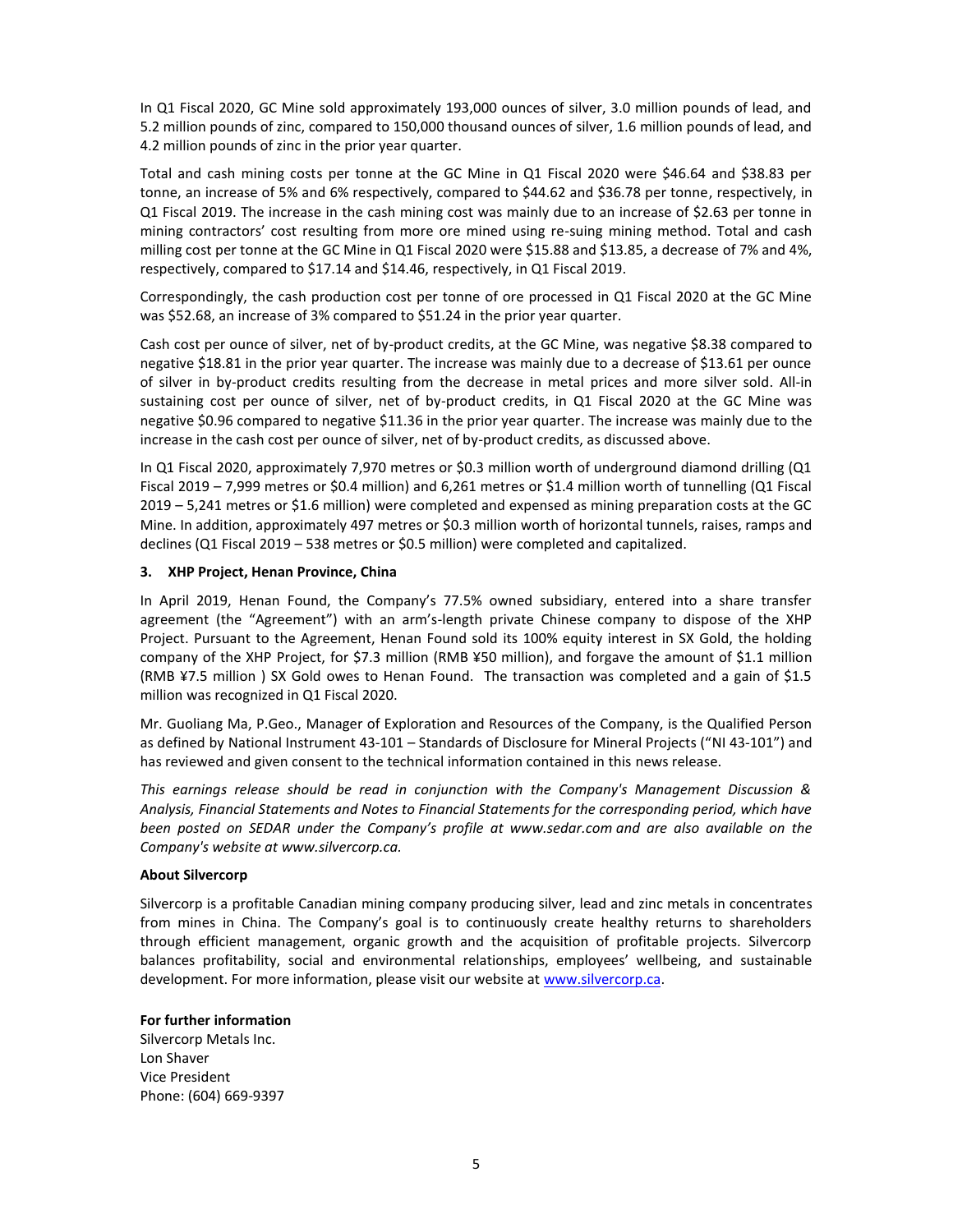Toll Free 1(888) 224-1881 Email: investor@silvercorp.ca Website: www.silvercorp.ca

#### *CAUTIONARY DISCLAIMER - FORWARD-LOOKING STATEMENTS*

*Certain of the statements and information in this news release constitute "forward-looking statements" within the meaning of the United States Private Securities Litigation Reform Act of 1995 and "forward-looking information" within the meaning of applicable Canadian provincial securities laws (collectively, "forward-looking statements"). Any statements or information that express or involve discussions with respect to predictions, expectations, beliefs, plans, projections, objectives, assumptions or future events or performance (often, but not always, using words or phrases such as "expects", "is expected", "anticipates", "believes", "plans", "projects", "estimates", "assumes", "intends", "strategies", "targets", "goals", "forecasts", "objectives", "budgets", "schedules", "potential" or variations thereof or stating that certain actions, events or results "may", "could", "would", "might" or "will" be taken, occur or be achieved, or the negative of any of these terms and similar expressions) are not statements of historical fact and may be forward-looking statements. Forward-looking statements relate to, among other things: the price of silver and other metals; the accuracy of mineral resource and mineral reserve estimates at the Company's material properties; the sufficiency of the Company's capital to finance the Company's operations; estimates of the Company's revenues and capital expenditures; estimated production from the Company's mines in the Ying Mining District and the GC Mine; timing of receipt of permits and regulatory approvals; availability of funds from production to finance the Company's operations; and access to and availability of funding for future construction, use of proceeds from any financing and development of the Company's properties.*

*Forward-looking statements are subject to a variety of known and unknown risks, uncertainties and other factors that could cause actual events or results to differ from those reflected in the forward-looking statements, including, without limitation, risks relating to: fluctuating commodity prices; calculation of resources, reserves and mineralization and precious and base metal recovery; interpretations and assumptions of mineral resource and mineral reserve estimates; exploration and development programs; feasibility and engineering reports; permits and licences; title to properties; property interests; joint venture partners; acquisition of commercially mineable mineral rights; financing; recent market events and conditions; economic factors affecting the Company; timing, estimated amount, capital and operating expenditures and economic returns of future production; integration of future acquisitions into the Company's existing operations; competition; operations and political conditions; regulatory environment in China and Canada; environmental risks; foreign exchange rate fluctuations; insurance; risks and hazards of mining operations; key personnel; conflicts of interest; dependence on management; internal control over financial reporting; and bringing actions and enforcing judgments under U.S. securities laws.*

*This list is not exhaustive of the factors that may affect any of the Company's forward-looking statements. Forwardlooking statements are statements about the future and are inherently uncertain, and actual achievements of the Company or other future events or conditions may differ materially from those reflected in the forward-looking statements due to a variety of risks, uncertainties and other factors, including, without limitation, those referred to in the Company's Annual Information Form under the heading "Risk Factors". Although the Company has attempted to identify important factors that could cause actual results to differ materially, there may be other factors that cause results not to be as anticipated, estimated, described or intended. Accordingly, readers should not place undue reliance on forward-looking statements.* 

*The Company's forward-looking statements are based on the assumptions, beliefs, expectations and opinions of management as of the date of this news release, and other than as required by applicable securities laws, the Company does not assume any obligation to update forward-looking statements if circumstances or management's assumptions, beliefs, expectations or opinions should change, or changes in any other events affecting such statements. For the reasons set forth above, investors should not place undue reliance on forward-looking statements.*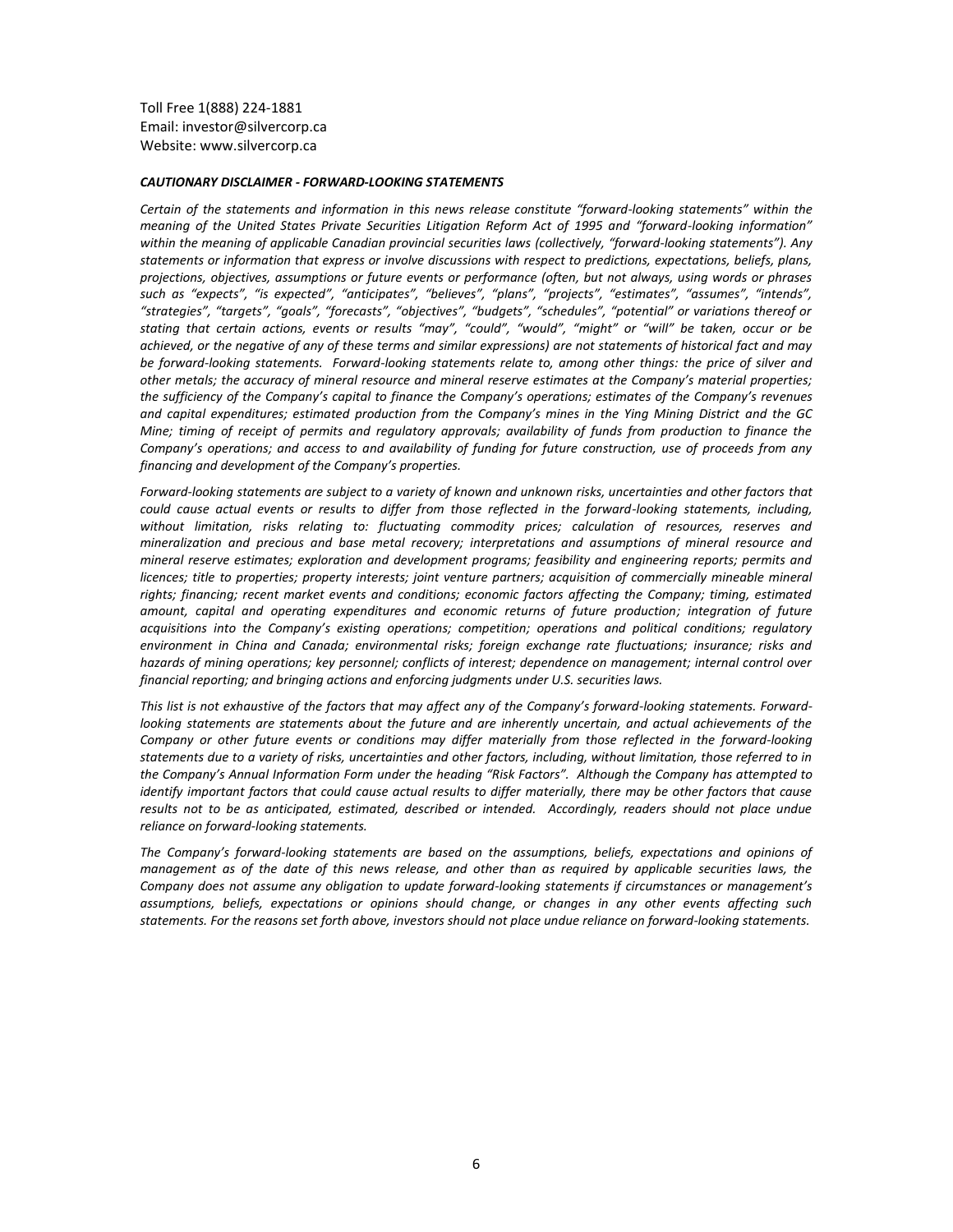### **Consolidated Statements of Financial Position**

*(Unaudited - Expressed in thousands of U.S. dollars)*

|                                                                | As at June 30, | As at March 31, |
|----------------------------------------------------------------|----------------|-----------------|
|                                                                | 2019           | 2019            |
| <b>ASSETS</b>                                                  |                |                 |
| <b>Current Assets</b>                                          |                |                 |
| Cash and cash equivalents                                      | \$<br>49,323   | \$<br>67,441    |
| Short-term investments                                         | 71,712         | 47,836          |
| Trade and other receivables                                    | 3,345          | 467             |
| Current portion of lease receivable                            | 120            |                 |
| Inventories                                                    | 10,409         | 10,836          |
| Due from related parties                                       | 3,022          | 3,022           |
| Income tax receivable                                          | 5,222          | 1,301           |
| Prepaids and deposits                                          | 2,755          | 3,958           |
|                                                                | 145,908        | 134,861         |
| <b>Non-current Assets</b>                                      |                |                 |
| Long-term prepaids and deposits                                | 567            | 769             |
| Long-term portion lease receivable                             | 310            |                 |
| Reclamation deposits                                           | 7,781          | 7,953           |
| Investment in an associate                                     | 42,706         | 38,703          |
| Other investments                                              | 10,720         | 9,253           |
| Plant and equipment                                            | 69,323         | 68,617          |
| Mineral rights and properties                                  | 228,386        | 238,920         |
| <b>TOTAL ASSETS</b>                                            | \$<br>505,701  | \$<br>499,076   |
| <b>LIABILITIES AND EQUITY</b>                                  |                |                 |
| <b>Current Liabilities</b>                                     |                |                 |
| Accounts payable and accrued liabilities                       | \$<br>27,293   | \$<br>29,856    |
| Current portion of lease obligation                            | 603            |                 |
| Bank loan                                                      |                | 4,475           |
| Deposits received                                              | 2,889          | 3,040           |
| Income tax payable                                             | 4,343          | 502             |
|                                                                | 35,128         | 37,873          |
| <b>Non-current Liabilities</b>                                 |                |                 |
| Long-term portion of lease obligation                          | 2,048          |                 |
| Deferred income tax liabilities                                | 31,336         | 34,334          |
| Environmental rehabilitation                                   | 13,189         | 13,688          |
| <b>Total Liabilities</b>                                       | 81,701         | 85,895          |
| <b>Equity</b>                                                  |                |                 |
| Share capital                                                  | 231,563        | 231,269         |
| Share option reserve                                           | 16,149         | 15,898          |
| Reserves                                                       | 25,409         | 25,409          |
| Accumulated other comprehensive loss                           | (44, 542)      | (41, 864)       |
| Retained earnings                                              | 126,393        | 116,734         |
| Total equity attributable to the equity holders of the Company | 354,972        | 347,446         |
| Non-controlling interests                                      | 69,028         | 65,735          |
| <b>Total Equity</b>                                            | 424,000        | 413,181         |
| TOTAL LIABILITIES AND EQUITY                                   | \$<br>505,701  | \$<br>499,076   |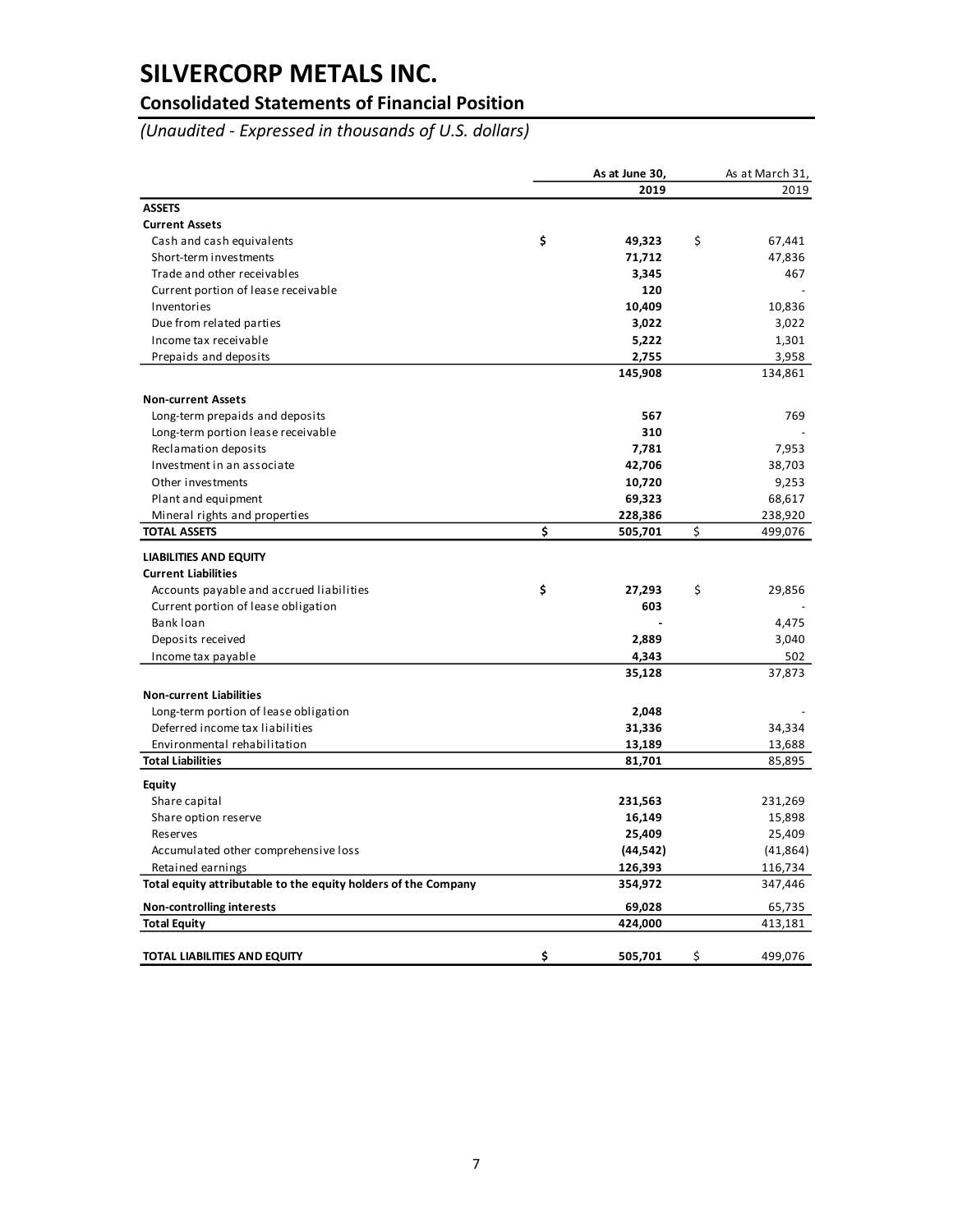### **Consolidated Statements of Income**

*(Unaudited - Expressed in thousands of U.S. dollars, except for per share figures)*

|                                                                      |              | Three Months Ended June 30, |    |             |  |
|----------------------------------------------------------------------|--------------|-----------------------------|----|-------------|--|
|                                                                      | <b>Notes</b> | 2019                        |    | 2018        |  |
|                                                                      |              |                             |    |             |  |
| <b>Sales</b>                                                         | 18(c)        | \$<br>45,576 \$             |    | 45,125      |  |
| Cost of sales                                                        |              |                             |    |             |  |
| <b>Production costs</b>                                              |              | 18,000                      |    | 14,277      |  |
| Mineral resource taxes                                               |              | 1,251                       |    | 1,249       |  |
| Depreciation and amortization                                        |              | 5,869                       |    | 4,748       |  |
|                                                                      |              | 25,120                      |    | 20,274      |  |
| <b>Gross profit</b>                                                  |              | 20,456                      |    | 24,851      |  |
| General and administrative                                           | 13           | 4,548                       |    | 4,472       |  |
| Government fees and other taxes                                      | 14           | 594                         |    | 802         |  |
| Foreign exchange loss (gain)                                         |              | 854                         |    | (788)       |  |
| Loss on disposal of plant and equipment                              | 5            | 142                         |    | 10          |  |
| Gain on disposal of mineral rights and properties                    | 6            | (1, 477)                    |    |             |  |
| Share of loss in associate                                           | 3            | 281                         |    | 279         |  |
| Dilution gain on investment in associate                             | 3            | (723)                       |    |             |  |
| Reclassification of other comprehensive income upon                  |              |                             |    |             |  |
| ownership dilution of investment in associate                        | 3            | (21)                        |    |             |  |
| Other expense                                                        |              | 199                         |    | 63          |  |
| Income from operations                                               |              | 16,059                      |    | 20,013      |  |
| Finance income                                                       | 15           | 929                         |    | 796         |  |
| Finance costs                                                        | 15           | (175)                       |    | (134)       |  |
| Income before income taxes                                           |              | 16,813                      |    | 20,675      |  |
| Income tax (recovery) expense                                        | 16           | (488)                       |    | 6,498       |  |
| Net income                                                           |              | \$<br>17,301                | Ś  | 14,177      |  |
| Attributable to:                                                     |              |                             |    |             |  |
| Equity holders of the Company                                        |              | \$<br>12,607                | \$ | 10,921      |  |
| Non-controlling interests                                            | 11           | 4,694                       |    | 3,256       |  |
|                                                                      |              | \$<br>17,301                | \$ | 14,177      |  |
|                                                                      |              |                             |    |             |  |
| Earnings per share attributable to the equity holders of the Company |              |                             |    |             |  |
| <b>Basic earnings per share</b>                                      |              | \$<br>0.07                  | \$ | 0.07        |  |
| Diluted earnings per share                                           |              | \$<br>0.07                  | Ś  | 0.06        |  |
| Weighted Average Number of Shares Outstanding - Basic                |              | 169,991,268                 |    | 167,263,945 |  |
| Weighted Average Number of Shares Outstanding - Diluted              |              | 170,753,967                 |    | 170,230,705 |  |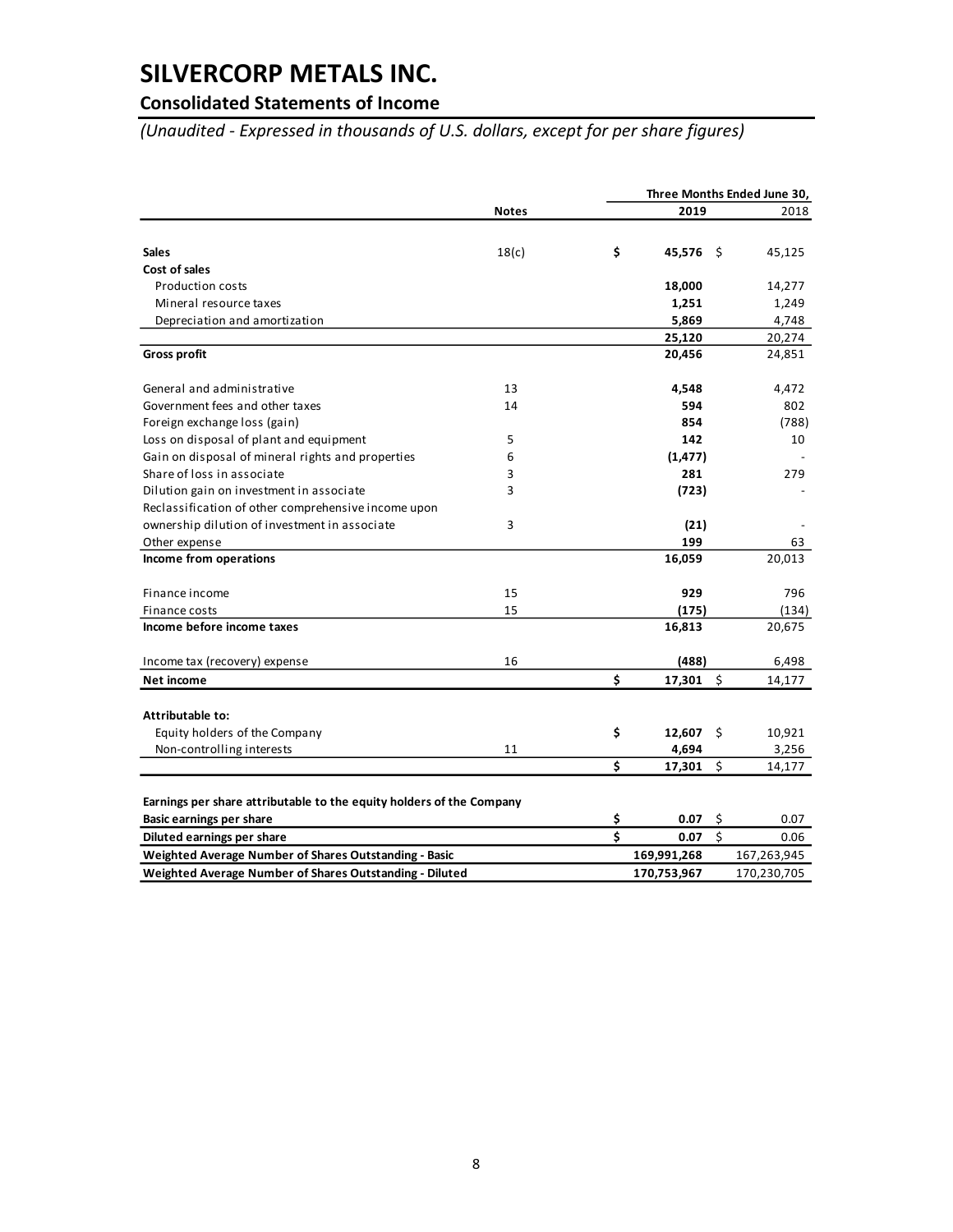### **Consolidated Statements of Cash Flow**

*(Unaudited - Expressed in thousands of U.S. dollars)*

| 2019<br>2018<br><b>Notes</b><br>Cash provided by<br><b>Operating activities</b><br>\$<br>Net income<br>$17,301$ \$<br>14,177<br>Add (deduct) items not affecting cash:<br>15<br>Finance costs<br>175<br>134<br>Depreciation, amortization and depletion<br>6,220<br>5,053<br>3<br>Share of loss in associate<br>281<br>279<br>$\overline{3}$<br>Dilution gain on investment in associate<br>(723)<br>Reclassification of other comprehensive loss upon ownership<br>3<br>dilution of investment in associate<br>(21)<br>16<br>(488)<br>6,498<br>Income tax expense<br>15<br>(929)<br>Finance income<br>(796)<br>Loss on disposal of plant and equipment<br>5<br>142<br>10<br>Gain on disposal of mineral rights and properties<br>6<br>(1, 477)<br>Share-based compensation<br>325<br>456<br>Reclamation expenditures and deposits<br>(17)<br>(4)<br>Income taxes paid<br>(1,919)<br>(3,088)<br>929<br>796<br>Interest received<br>Interest paid<br>(73)<br>19<br>155<br>(2, 367)<br>Changes in non-cash operating working capital<br>19,881<br>Net cash provided by operating activities<br>21,148<br><b>Investing activities</b><br>Mineral rights and properties<br>Capital expenditures<br>(6,770)<br>(5, 729)<br>6<br>Proceeds on disposals<br>4,691<br>Plant and equipment<br>Additions<br>(2, 171)<br>(1,221)<br>5<br>1<br>27<br>Proceeds on disposals<br>3<br>Investment in associate<br>(3,023)<br>Net redemption (purchases) of short-term investments<br>(24, 075)<br>13,262<br>Principal received on lease receivable<br>8<br>27<br>(31, 320)<br>6,339<br>Net cash (used in) provided by investing activities<br><b>Financing activities</b><br>Bank loan<br>Proceeds<br>7<br>4,527<br>$\overline{7}$<br>(4, 369)<br>Repayment<br>8<br>Principal payments on lease obligation<br>(101)<br>Non-controlling interests<br>Distribution<br>11<br>(3,329)<br>Cash dividends distributed<br>9(c)<br>(2, 125)<br>(2,095)<br>220<br>Proceeds from issuance of common shares<br>502<br>Net cash used in financing activities<br>(6, 375)<br>(395)<br>Effect of exchange rate changes on cash and cash equivalents<br>(304)<br>(3, 422)<br>(Decrease) increase in cash and cash equivalents<br>(18, 118)<br>23,670<br>67,441<br>49,199<br>Cash and cash equivalents, beginning of the period<br>\$<br>49,323 \$<br>Cash and cash equivalents, end of the period<br>72,869 |  | Three Months Ended June 30, |  |
|-----------------------------------------------------------------------------------------------------------------------------------------------------------------------------------------------------------------------------------------------------------------------------------------------------------------------------------------------------------------------------------------------------------------------------------------------------------------------------------------------------------------------------------------------------------------------------------------------------------------------------------------------------------------------------------------------------------------------------------------------------------------------------------------------------------------------------------------------------------------------------------------------------------------------------------------------------------------------------------------------------------------------------------------------------------------------------------------------------------------------------------------------------------------------------------------------------------------------------------------------------------------------------------------------------------------------------------------------------------------------------------------------------------------------------------------------------------------------------------------------------------------------------------------------------------------------------------------------------------------------------------------------------------------------------------------------------------------------------------------------------------------------------------------------------------------------------------------------------------------------------------------------------------------------------------------------------------------------------------------------------------------------------------------------------------------------------------------------------------------------------------------------------------------------------------------------------------------------------------------------------------------------------------------------------------------------------------------------------------------------------|--|-----------------------------|--|
|                                                                                                                                                                                                                                                                                                                                                                                                                                                                                                                                                                                                                                                                                                                                                                                                                                                                                                                                                                                                                                                                                                                                                                                                                                                                                                                                                                                                                                                                                                                                                                                                                                                                                                                                                                                                                                                                                                                                                                                                                                                                                                                                                                                                                                                                                                                                                                             |  |                             |  |
|                                                                                                                                                                                                                                                                                                                                                                                                                                                                                                                                                                                                                                                                                                                                                                                                                                                                                                                                                                                                                                                                                                                                                                                                                                                                                                                                                                                                                                                                                                                                                                                                                                                                                                                                                                                                                                                                                                                                                                                                                                                                                                                                                                                                                                                                                                                                                                             |  |                             |  |
|                                                                                                                                                                                                                                                                                                                                                                                                                                                                                                                                                                                                                                                                                                                                                                                                                                                                                                                                                                                                                                                                                                                                                                                                                                                                                                                                                                                                                                                                                                                                                                                                                                                                                                                                                                                                                                                                                                                                                                                                                                                                                                                                                                                                                                                                                                                                                                             |  |                             |  |
|                                                                                                                                                                                                                                                                                                                                                                                                                                                                                                                                                                                                                                                                                                                                                                                                                                                                                                                                                                                                                                                                                                                                                                                                                                                                                                                                                                                                                                                                                                                                                                                                                                                                                                                                                                                                                                                                                                                                                                                                                                                                                                                                                                                                                                                                                                                                                                             |  |                             |  |
|                                                                                                                                                                                                                                                                                                                                                                                                                                                                                                                                                                                                                                                                                                                                                                                                                                                                                                                                                                                                                                                                                                                                                                                                                                                                                                                                                                                                                                                                                                                                                                                                                                                                                                                                                                                                                                                                                                                                                                                                                                                                                                                                                                                                                                                                                                                                                                             |  |                             |  |
|                                                                                                                                                                                                                                                                                                                                                                                                                                                                                                                                                                                                                                                                                                                                                                                                                                                                                                                                                                                                                                                                                                                                                                                                                                                                                                                                                                                                                                                                                                                                                                                                                                                                                                                                                                                                                                                                                                                                                                                                                                                                                                                                                                                                                                                                                                                                                                             |  |                             |  |
|                                                                                                                                                                                                                                                                                                                                                                                                                                                                                                                                                                                                                                                                                                                                                                                                                                                                                                                                                                                                                                                                                                                                                                                                                                                                                                                                                                                                                                                                                                                                                                                                                                                                                                                                                                                                                                                                                                                                                                                                                                                                                                                                                                                                                                                                                                                                                                             |  |                             |  |
|                                                                                                                                                                                                                                                                                                                                                                                                                                                                                                                                                                                                                                                                                                                                                                                                                                                                                                                                                                                                                                                                                                                                                                                                                                                                                                                                                                                                                                                                                                                                                                                                                                                                                                                                                                                                                                                                                                                                                                                                                                                                                                                                                                                                                                                                                                                                                                             |  |                             |  |
|                                                                                                                                                                                                                                                                                                                                                                                                                                                                                                                                                                                                                                                                                                                                                                                                                                                                                                                                                                                                                                                                                                                                                                                                                                                                                                                                                                                                                                                                                                                                                                                                                                                                                                                                                                                                                                                                                                                                                                                                                                                                                                                                                                                                                                                                                                                                                                             |  |                             |  |
|                                                                                                                                                                                                                                                                                                                                                                                                                                                                                                                                                                                                                                                                                                                                                                                                                                                                                                                                                                                                                                                                                                                                                                                                                                                                                                                                                                                                                                                                                                                                                                                                                                                                                                                                                                                                                                                                                                                                                                                                                                                                                                                                                                                                                                                                                                                                                                             |  |                             |  |
|                                                                                                                                                                                                                                                                                                                                                                                                                                                                                                                                                                                                                                                                                                                                                                                                                                                                                                                                                                                                                                                                                                                                                                                                                                                                                                                                                                                                                                                                                                                                                                                                                                                                                                                                                                                                                                                                                                                                                                                                                                                                                                                                                                                                                                                                                                                                                                             |  |                             |  |
|                                                                                                                                                                                                                                                                                                                                                                                                                                                                                                                                                                                                                                                                                                                                                                                                                                                                                                                                                                                                                                                                                                                                                                                                                                                                                                                                                                                                                                                                                                                                                                                                                                                                                                                                                                                                                                                                                                                                                                                                                                                                                                                                                                                                                                                                                                                                                                             |  |                             |  |
|                                                                                                                                                                                                                                                                                                                                                                                                                                                                                                                                                                                                                                                                                                                                                                                                                                                                                                                                                                                                                                                                                                                                                                                                                                                                                                                                                                                                                                                                                                                                                                                                                                                                                                                                                                                                                                                                                                                                                                                                                                                                                                                                                                                                                                                                                                                                                                             |  |                             |  |
|                                                                                                                                                                                                                                                                                                                                                                                                                                                                                                                                                                                                                                                                                                                                                                                                                                                                                                                                                                                                                                                                                                                                                                                                                                                                                                                                                                                                                                                                                                                                                                                                                                                                                                                                                                                                                                                                                                                                                                                                                                                                                                                                                                                                                                                                                                                                                                             |  |                             |  |
|                                                                                                                                                                                                                                                                                                                                                                                                                                                                                                                                                                                                                                                                                                                                                                                                                                                                                                                                                                                                                                                                                                                                                                                                                                                                                                                                                                                                                                                                                                                                                                                                                                                                                                                                                                                                                                                                                                                                                                                                                                                                                                                                                                                                                                                                                                                                                                             |  |                             |  |
|                                                                                                                                                                                                                                                                                                                                                                                                                                                                                                                                                                                                                                                                                                                                                                                                                                                                                                                                                                                                                                                                                                                                                                                                                                                                                                                                                                                                                                                                                                                                                                                                                                                                                                                                                                                                                                                                                                                                                                                                                                                                                                                                                                                                                                                                                                                                                                             |  |                             |  |
|                                                                                                                                                                                                                                                                                                                                                                                                                                                                                                                                                                                                                                                                                                                                                                                                                                                                                                                                                                                                                                                                                                                                                                                                                                                                                                                                                                                                                                                                                                                                                                                                                                                                                                                                                                                                                                                                                                                                                                                                                                                                                                                                                                                                                                                                                                                                                                             |  |                             |  |
|                                                                                                                                                                                                                                                                                                                                                                                                                                                                                                                                                                                                                                                                                                                                                                                                                                                                                                                                                                                                                                                                                                                                                                                                                                                                                                                                                                                                                                                                                                                                                                                                                                                                                                                                                                                                                                                                                                                                                                                                                                                                                                                                                                                                                                                                                                                                                                             |  |                             |  |
|                                                                                                                                                                                                                                                                                                                                                                                                                                                                                                                                                                                                                                                                                                                                                                                                                                                                                                                                                                                                                                                                                                                                                                                                                                                                                                                                                                                                                                                                                                                                                                                                                                                                                                                                                                                                                                                                                                                                                                                                                                                                                                                                                                                                                                                                                                                                                                             |  |                             |  |
|                                                                                                                                                                                                                                                                                                                                                                                                                                                                                                                                                                                                                                                                                                                                                                                                                                                                                                                                                                                                                                                                                                                                                                                                                                                                                                                                                                                                                                                                                                                                                                                                                                                                                                                                                                                                                                                                                                                                                                                                                                                                                                                                                                                                                                                                                                                                                                             |  |                             |  |
|                                                                                                                                                                                                                                                                                                                                                                                                                                                                                                                                                                                                                                                                                                                                                                                                                                                                                                                                                                                                                                                                                                                                                                                                                                                                                                                                                                                                                                                                                                                                                                                                                                                                                                                                                                                                                                                                                                                                                                                                                                                                                                                                                                                                                                                                                                                                                                             |  |                             |  |
|                                                                                                                                                                                                                                                                                                                                                                                                                                                                                                                                                                                                                                                                                                                                                                                                                                                                                                                                                                                                                                                                                                                                                                                                                                                                                                                                                                                                                                                                                                                                                                                                                                                                                                                                                                                                                                                                                                                                                                                                                                                                                                                                                                                                                                                                                                                                                                             |  |                             |  |
|                                                                                                                                                                                                                                                                                                                                                                                                                                                                                                                                                                                                                                                                                                                                                                                                                                                                                                                                                                                                                                                                                                                                                                                                                                                                                                                                                                                                                                                                                                                                                                                                                                                                                                                                                                                                                                                                                                                                                                                                                                                                                                                                                                                                                                                                                                                                                                             |  |                             |  |
|                                                                                                                                                                                                                                                                                                                                                                                                                                                                                                                                                                                                                                                                                                                                                                                                                                                                                                                                                                                                                                                                                                                                                                                                                                                                                                                                                                                                                                                                                                                                                                                                                                                                                                                                                                                                                                                                                                                                                                                                                                                                                                                                                                                                                                                                                                                                                                             |  |                             |  |
|                                                                                                                                                                                                                                                                                                                                                                                                                                                                                                                                                                                                                                                                                                                                                                                                                                                                                                                                                                                                                                                                                                                                                                                                                                                                                                                                                                                                                                                                                                                                                                                                                                                                                                                                                                                                                                                                                                                                                                                                                                                                                                                                                                                                                                                                                                                                                                             |  |                             |  |
|                                                                                                                                                                                                                                                                                                                                                                                                                                                                                                                                                                                                                                                                                                                                                                                                                                                                                                                                                                                                                                                                                                                                                                                                                                                                                                                                                                                                                                                                                                                                                                                                                                                                                                                                                                                                                                                                                                                                                                                                                                                                                                                                                                                                                                                                                                                                                                             |  |                             |  |
|                                                                                                                                                                                                                                                                                                                                                                                                                                                                                                                                                                                                                                                                                                                                                                                                                                                                                                                                                                                                                                                                                                                                                                                                                                                                                                                                                                                                                                                                                                                                                                                                                                                                                                                                                                                                                                                                                                                                                                                                                                                                                                                                                                                                                                                                                                                                                                             |  |                             |  |
|                                                                                                                                                                                                                                                                                                                                                                                                                                                                                                                                                                                                                                                                                                                                                                                                                                                                                                                                                                                                                                                                                                                                                                                                                                                                                                                                                                                                                                                                                                                                                                                                                                                                                                                                                                                                                                                                                                                                                                                                                                                                                                                                                                                                                                                                                                                                                                             |  |                             |  |
|                                                                                                                                                                                                                                                                                                                                                                                                                                                                                                                                                                                                                                                                                                                                                                                                                                                                                                                                                                                                                                                                                                                                                                                                                                                                                                                                                                                                                                                                                                                                                                                                                                                                                                                                                                                                                                                                                                                                                                                                                                                                                                                                                                                                                                                                                                                                                                             |  |                             |  |
|                                                                                                                                                                                                                                                                                                                                                                                                                                                                                                                                                                                                                                                                                                                                                                                                                                                                                                                                                                                                                                                                                                                                                                                                                                                                                                                                                                                                                                                                                                                                                                                                                                                                                                                                                                                                                                                                                                                                                                                                                                                                                                                                                                                                                                                                                                                                                                             |  |                             |  |
|                                                                                                                                                                                                                                                                                                                                                                                                                                                                                                                                                                                                                                                                                                                                                                                                                                                                                                                                                                                                                                                                                                                                                                                                                                                                                                                                                                                                                                                                                                                                                                                                                                                                                                                                                                                                                                                                                                                                                                                                                                                                                                                                                                                                                                                                                                                                                                             |  |                             |  |
|                                                                                                                                                                                                                                                                                                                                                                                                                                                                                                                                                                                                                                                                                                                                                                                                                                                                                                                                                                                                                                                                                                                                                                                                                                                                                                                                                                                                                                                                                                                                                                                                                                                                                                                                                                                                                                                                                                                                                                                                                                                                                                                                                                                                                                                                                                                                                                             |  |                             |  |
|                                                                                                                                                                                                                                                                                                                                                                                                                                                                                                                                                                                                                                                                                                                                                                                                                                                                                                                                                                                                                                                                                                                                                                                                                                                                                                                                                                                                                                                                                                                                                                                                                                                                                                                                                                                                                                                                                                                                                                                                                                                                                                                                                                                                                                                                                                                                                                             |  |                             |  |
|                                                                                                                                                                                                                                                                                                                                                                                                                                                                                                                                                                                                                                                                                                                                                                                                                                                                                                                                                                                                                                                                                                                                                                                                                                                                                                                                                                                                                                                                                                                                                                                                                                                                                                                                                                                                                                                                                                                                                                                                                                                                                                                                                                                                                                                                                                                                                                             |  |                             |  |
|                                                                                                                                                                                                                                                                                                                                                                                                                                                                                                                                                                                                                                                                                                                                                                                                                                                                                                                                                                                                                                                                                                                                                                                                                                                                                                                                                                                                                                                                                                                                                                                                                                                                                                                                                                                                                                                                                                                                                                                                                                                                                                                                                                                                                                                                                                                                                                             |  |                             |  |
|                                                                                                                                                                                                                                                                                                                                                                                                                                                                                                                                                                                                                                                                                                                                                                                                                                                                                                                                                                                                                                                                                                                                                                                                                                                                                                                                                                                                                                                                                                                                                                                                                                                                                                                                                                                                                                                                                                                                                                                                                                                                                                                                                                                                                                                                                                                                                                             |  |                             |  |
|                                                                                                                                                                                                                                                                                                                                                                                                                                                                                                                                                                                                                                                                                                                                                                                                                                                                                                                                                                                                                                                                                                                                                                                                                                                                                                                                                                                                                                                                                                                                                                                                                                                                                                                                                                                                                                                                                                                                                                                                                                                                                                                                                                                                                                                                                                                                                                             |  |                             |  |
|                                                                                                                                                                                                                                                                                                                                                                                                                                                                                                                                                                                                                                                                                                                                                                                                                                                                                                                                                                                                                                                                                                                                                                                                                                                                                                                                                                                                                                                                                                                                                                                                                                                                                                                                                                                                                                                                                                                                                                                                                                                                                                                                                                                                                                                                                                                                                                             |  |                             |  |
|                                                                                                                                                                                                                                                                                                                                                                                                                                                                                                                                                                                                                                                                                                                                                                                                                                                                                                                                                                                                                                                                                                                                                                                                                                                                                                                                                                                                                                                                                                                                                                                                                                                                                                                                                                                                                                                                                                                                                                                                                                                                                                                                                                                                                                                                                                                                                                             |  |                             |  |
|                                                                                                                                                                                                                                                                                                                                                                                                                                                                                                                                                                                                                                                                                                                                                                                                                                                                                                                                                                                                                                                                                                                                                                                                                                                                                                                                                                                                                                                                                                                                                                                                                                                                                                                                                                                                                                                                                                                                                                                                                                                                                                                                                                                                                                                                                                                                                                             |  |                             |  |
|                                                                                                                                                                                                                                                                                                                                                                                                                                                                                                                                                                                                                                                                                                                                                                                                                                                                                                                                                                                                                                                                                                                                                                                                                                                                                                                                                                                                                                                                                                                                                                                                                                                                                                                                                                                                                                                                                                                                                                                                                                                                                                                                                                                                                                                                                                                                                                             |  |                             |  |
|                                                                                                                                                                                                                                                                                                                                                                                                                                                                                                                                                                                                                                                                                                                                                                                                                                                                                                                                                                                                                                                                                                                                                                                                                                                                                                                                                                                                                                                                                                                                                                                                                                                                                                                                                                                                                                                                                                                                                                                                                                                                                                                                                                                                                                                                                                                                                                             |  |                             |  |
|                                                                                                                                                                                                                                                                                                                                                                                                                                                                                                                                                                                                                                                                                                                                                                                                                                                                                                                                                                                                                                                                                                                                                                                                                                                                                                                                                                                                                                                                                                                                                                                                                                                                                                                                                                                                                                                                                                                                                                                                                                                                                                                                                                                                                                                                                                                                                                             |  |                             |  |
|                                                                                                                                                                                                                                                                                                                                                                                                                                                                                                                                                                                                                                                                                                                                                                                                                                                                                                                                                                                                                                                                                                                                                                                                                                                                                                                                                                                                                                                                                                                                                                                                                                                                                                                                                                                                                                                                                                                                                                                                                                                                                                                                                                                                                                                                                                                                                                             |  |                             |  |
|                                                                                                                                                                                                                                                                                                                                                                                                                                                                                                                                                                                                                                                                                                                                                                                                                                                                                                                                                                                                                                                                                                                                                                                                                                                                                                                                                                                                                                                                                                                                                                                                                                                                                                                                                                                                                                                                                                                                                                                                                                                                                                                                                                                                                                                                                                                                                                             |  |                             |  |
|                                                                                                                                                                                                                                                                                                                                                                                                                                                                                                                                                                                                                                                                                                                                                                                                                                                                                                                                                                                                                                                                                                                                                                                                                                                                                                                                                                                                                                                                                                                                                                                                                                                                                                                                                                                                                                                                                                                                                                                                                                                                                                                                                                                                                                                                                                                                                                             |  |                             |  |
|                                                                                                                                                                                                                                                                                                                                                                                                                                                                                                                                                                                                                                                                                                                                                                                                                                                                                                                                                                                                                                                                                                                                                                                                                                                                                                                                                                                                                                                                                                                                                                                                                                                                                                                                                                                                                                                                                                                                                                                                                                                                                                                                                                                                                                                                                                                                                                             |  |                             |  |
|                                                                                                                                                                                                                                                                                                                                                                                                                                                                                                                                                                                                                                                                                                                                                                                                                                                                                                                                                                                                                                                                                                                                                                                                                                                                                                                                                                                                                                                                                                                                                                                                                                                                                                                                                                                                                                                                                                                                                                                                                                                                                                                                                                                                                                                                                                                                                                             |  |                             |  |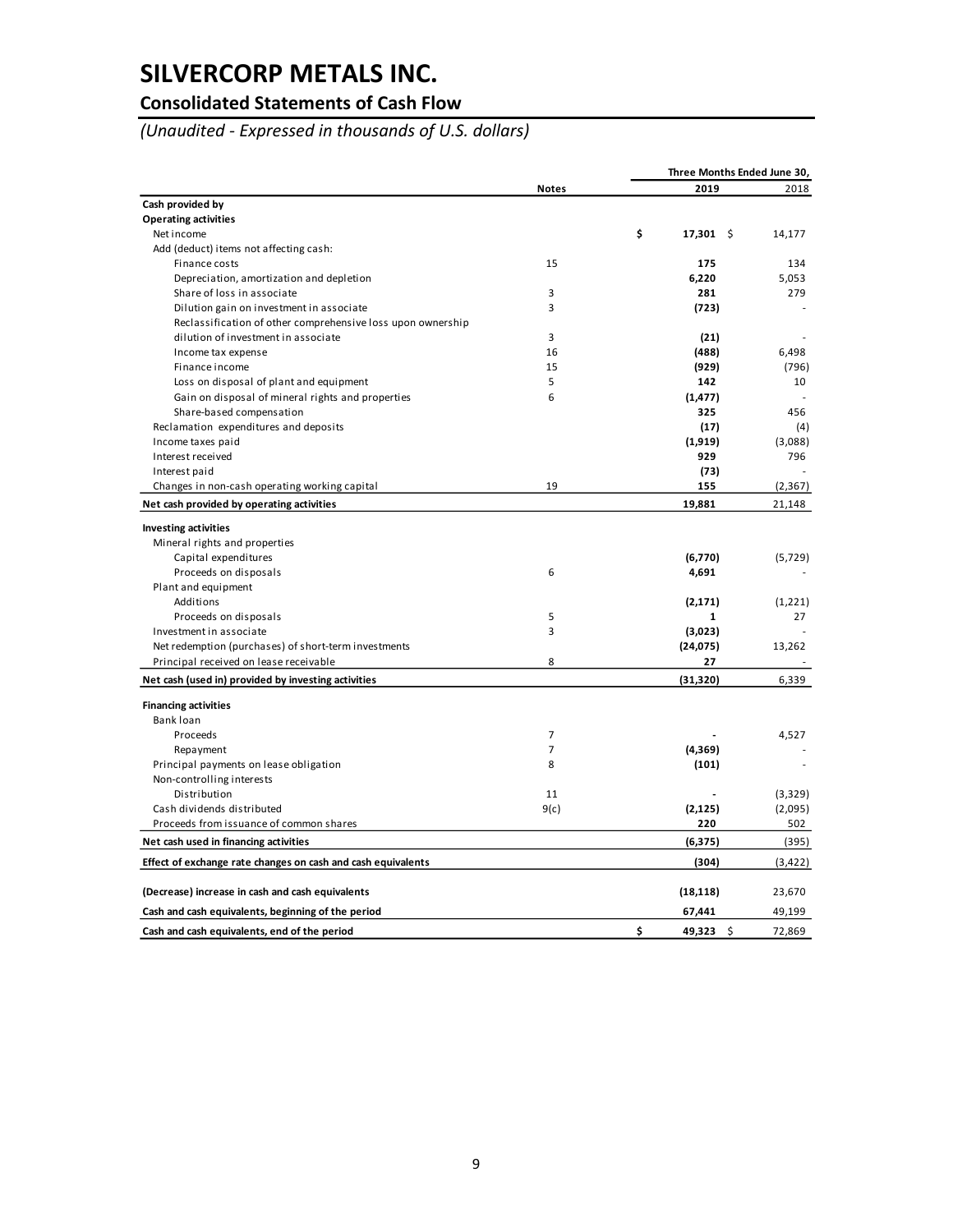## **Mining Data**

*(Expressed in thousands of U.S. dollars, except for mining data figures)*

| <b>Consolidated</b>                                                                  |         | Three months ended June 30, |                |  |  |
|--------------------------------------------------------------------------------------|---------|-----------------------------|----------------|--|--|
|                                                                                      | 2019    | 2018                        | <b>Changes</b> |  |  |
|                                                                                      |         |                             |                |  |  |
| <b>Production Data</b><br><b>Mine Data</b>                                           |         |                             |                |  |  |
| Ore Mined (tonne)                                                                    | 257,392 | 236,697                     | 9%             |  |  |
| Ore Milled (tonne)                                                                   | 259,542 | 237,740                     | 9%             |  |  |
|                                                                                      |         |                             |                |  |  |
| <b>Head Grades</b>                                                                   |         |                             |                |  |  |
| Silver (gram/tonne)                                                                  | 254     | 242                         | 5%             |  |  |
| Lead $(\%)$                                                                          | 3.7     | 3.4                         | 10%            |  |  |
| Zinc (%)                                                                             | 1.7     | 1.7                         | 0%             |  |  |
| <b>Recovery Rates</b>                                                                |         |                             |                |  |  |
| Silver (%)                                                                           | 93.5    | 93.4                        | 0%             |  |  |
| Lead (%)                                                                             | 94.8    | 95.1                        | 0%             |  |  |
| <b>Zinc (%)</b>                                                                      | 75.7    | 72.3                        | 5%             |  |  |
| <b>Cost Data</b>                                                                     |         |                             |                |  |  |
| Mining cost per tonne of ore mined (\$)<br>$+$                                       | 77.40   | 74.39                       | 4%             |  |  |
| Cash mining cost per tonne of ore mined (\$)                                         | 55.45   | 54.47                       | 2%             |  |  |
| Depreciation and amoritzation charges per tonne of ore mined $(\xi)$                 | 21.95   | 19.92                       | 10%            |  |  |
|                                                                                      |         |                             |                |  |  |
| Unit shipping costs (\$)<br>$^{+}$                                                   | 2.77    | 2.85                        | -3%            |  |  |
| Milling costs per tonne of ore milled (\$)<br>$\ddot{}$                              | 12.49   | 14.16                       | $-12%$         |  |  |
| Cash milling costs per tonne of ore milled (\$)                                      | 10.63   | 11.73                       | -9%            |  |  |
| Depreciation and amoritzation charges per tonne of ore milled (\$)                   | 1.86    | 2.43                        | $-23%$         |  |  |
| Cash production cost per tonne of ore processed (\$)<br>$^{+}$                       | 68.85   | 69.05                       | 0%             |  |  |
| All-in sustaining cost per tonne of ore processed (\$)<br>$^{+}$                     | 120.16  | 112.67                      | 7%             |  |  |
|                                                                                      |         |                             |                |  |  |
| Cash cost per ounce of Silver, net of by-product credits (\$)<br>$+$                 | (2.17)  | (7.54)                      | $-71%$         |  |  |
| All-in sustaining cost per ounce of silver, net of by-product credits (\$)<br>$^{+}$ | 5.69    | 0.41                        | 1288%          |  |  |
| Concentrate inventory                                                                |         |                             |                |  |  |
| Lead concentrate (tonne)                                                             | 4,247   | 5,650                       | -25%           |  |  |
| Zinc concentrate (tonne)                                                             | 285     | 380                         | $-25%$         |  |  |
|                                                                                      |         |                             |                |  |  |
| <b>Sales Data</b>                                                                    |         |                             |                |  |  |
| <b>Metal Sales</b><br>Silver (in thousands of ounces)                                | 1,855   | 1,463                       | 27%            |  |  |
| Gold (in thousands of ounces)                                                        | 1.0     | 0.7                         | 43%            |  |  |
| Lead (in thousands of pounds)                                                        | 17,842  | 14,896                      | 20%            |  |  |
| Zinc (in thousands of pounds)                                                        | 7,334   | 6,377                       | 15%            |  |  |
|                                                                                      |         |                             |                |  |  |
| Revenue                                                                              |         |                             |                |  |  |
| Silver (in thousands of \$)                                                          | 23,558  | 19,823                      | 19%            |  |  |
| Gold (in thousands of \$)                                                            | 1,082   | 692                         | 56%            |  |  |
| Lead (in thousands of \$)                                                            | 15,178  | 17,051                      | $-11%$         |  |  |
| Zinc (in thousands of \$)                                                            | 5,152   | 7,412                       | -30%           |  |  |
| Other (in thousands of \$)                                                           | 606     | 147                         | 312%           |  |  |
|                                                                                      | 45,576  | 45,125                      | 1%             |  |  |
| Average Selling Price, Net of Value Added Tax and Smelter Charges                    |         |                             |                |  |  |
| Silver (\$ per ounce)                                                                | 12.70   | 13.55                       | -6%            |  |  |
| Gold (\$ per ounce)                                                                  | 1,082   | 989                         | 9%             |  |  |
| Lead (\$ per pound)                                                                  | 0.85    | 1.14                        | $-25%$<br>-40% |  |  |
| Zinc (\$ per pound)                                                                  | 0.70    | 1.16                        |                |  |  |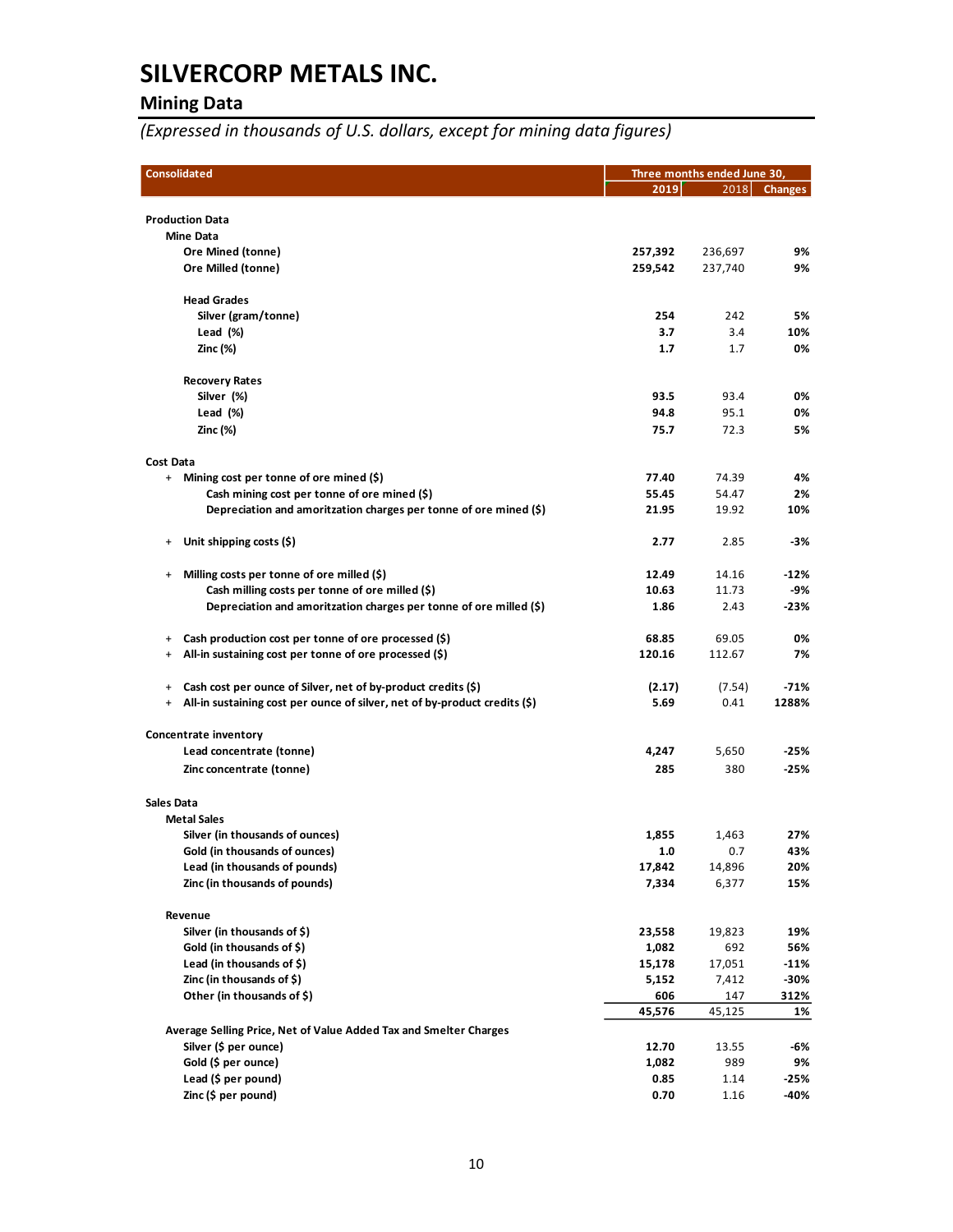## **Mining Data**

*(Expressed in thousands of U.S. dollars, except for mining data figures)*

| <b>Ying Mining District</b>                                                                                         |                 | Three months ended June 30, |                |  |
|---------------------------------------------------------------------------------------------------------------------|-----------------|-----------------------------|----------------|--|
|                                                                                                                     | 2019            | 2018                        | <b>Changes</b> |  |
|                                                                                                                     |                 |                             |                |  |
| <b>Production Data</b>                                                                                              |                 |                             |                |  |
| <b>Mine Data</b><br>Ore Mined (tonne)                                                                               | 176,584         | 156,730                     | 13%            |  |
| Ore Milled (tonne)                                                                                                  | 177,681         | 155,929                     | 14%            |  |
|                                                                                                                     |                 |                             |                |  |
| <b>Head Grades</b>                                                                                                  |                 |                             |                |  |
| Silver (gram/tonne)                                                                                                 | 330             | 323                         | 2%             |  |
| Lead $(\%)$                                                                                                         | 4.6             | 4.5                         | 3%             |  |
| Zinc (%)                                                                                                            | 0.9             | 1.1                         | $-16%$         |  |
| <b>Recovery Rates</b>                                                                                               |                 |                             |                |  |
| Silver (%)                                                                                                          | 95.8            | 96.0                        | 0%             |  |
| Lead (%)                                                                                                            | 95.9            | 96.3                        | 0%             |  |
| Zinc (%)                                                                                                            | 58.3            | 54.5                        | 7%             |  |
| Cost Data                                                                                                           |                 |                             |                |  |
| + Mining cost per tonne of ore mined (\$)                                                                           | 91.47           | 89.57                       | 2%             |  |
| Cash mining cost per tonne of ore mined (\$)                                                                        | 63.05           | 63.49                       | $-1%$          |  |
| Depreciation and amoritzation charges per tonne of ore mined (\$)                                                   | 28.42           | 26.08                       | 9%             |  |
|                                                                                                                     |                 |                             |                |  |
| Unit shipping costs (\$)<br>$^{+}$                                                                                  | 4.04            | 4.31                        | -6%            |  |
| Milling costs per tonne of ore milled (\$)<br>$^{+}$                                                                | 10.93           | 12.60                       | $-13%$         |  |
| Cash milling cost per tonne of ore milled (\$)                                                                      | 9.15            | 10.30                       | $-11%$         |  |
| Depreciation and amoritzationation charges per tonne of ore milled (\$)                                             | 1.78            | 2.30                        | $-23%$         |  |
|                                                                                                                     |                 |                             |                |  |
| Cash production cost per tonne of ore processed (\$)<br>+<br>All-in sustaining cost per tonne of ore processed (\$) | 76.24<br>129.14 | 78.10<br>121.87             | $-2%$<br>6%    |  |
| $^{+}$                                                                                                              |                 |                             |                |  |
| Cash cost per ounce of Silver, net of by-product credits (\$)<br>$\ddot{}$                                          | (1.44)          | (6.25)                      | -77%           |  |
| All-in sustaining cost per ounce of Silver, net of by-product credits (\$)<br>$\ddot{}$                             | 4.82            | (0.28)                      | -1821%         |  |
| Concentrate inventory                                                                                               |                 |                             |                |  |
| Lead concentrate (tonne)                                                                                            | 4,208           | 5,250                       | $-20%$         |  |
| Zinc concentrate (tonne)                                                                                            | 200             | 200                         | 0%             |  |
|                                                                                                                     |                 |                             |                |  |
| <b>Sales Data</b><br><b>Metal Sales</b>                                                                             |                 |                             |                |  |
| Silver (in thousands of ounces)                                                                                     | 1,662           | 1,313                       | 27%            |  |
| Gold (in thousands of ounces)                                                                                       | $1.0$           | 0.7                         | 43%            |  |
| Lead (in thousands of pounds)                                                                                       | 14,835          | 13,313                      | 11%            |  |
| Zinc (in thousands of pounds)                                                                                       | 2,090           | 2,133                       | $-2%$          |  |
| Revenue                                                                                                             |                 |                             |                |  |
| Silver (in thousands of \$)                                                                                         | 21,730          | 18,350                      | 18%            |  |
| Gold (in thousands of \$)                                                                                           | 1,082           | 692                         | 56%            |  |
| Lead (in thousands of \$)                                                                                           | 12,693          | 15,275                      | $-17%$         |  |
| Zinc (in thousands of \$)                                                                                           | 1,664           | 2,516                       | $-34%$         |  |
| Other (in thousands of \$)                                                                                          | 605             | 134                         | 351%           |  |
|                                                                                                                     | 37,774          | 36,967                      | 2%             |  |
| Average Selling Price, Net of Value Added Tax and Smelter Charges                                                   |                 |                             |                |  |
| Silver (\$ per ounce)                                                                                               | 13.07           | 13.98                       | -7%            |  |
| Gold (\$ per ounce)                                                                                                 | 1,082           | 989                         | 9%             |  |
| Lead (\$ per pound)                                                                                                 | 0.86            | 1.15                        | $-25%$         |  |
| Zinc (\$ per pound)                                                                                                 | 0.80            | 1.18                        | $-32%$         |  |